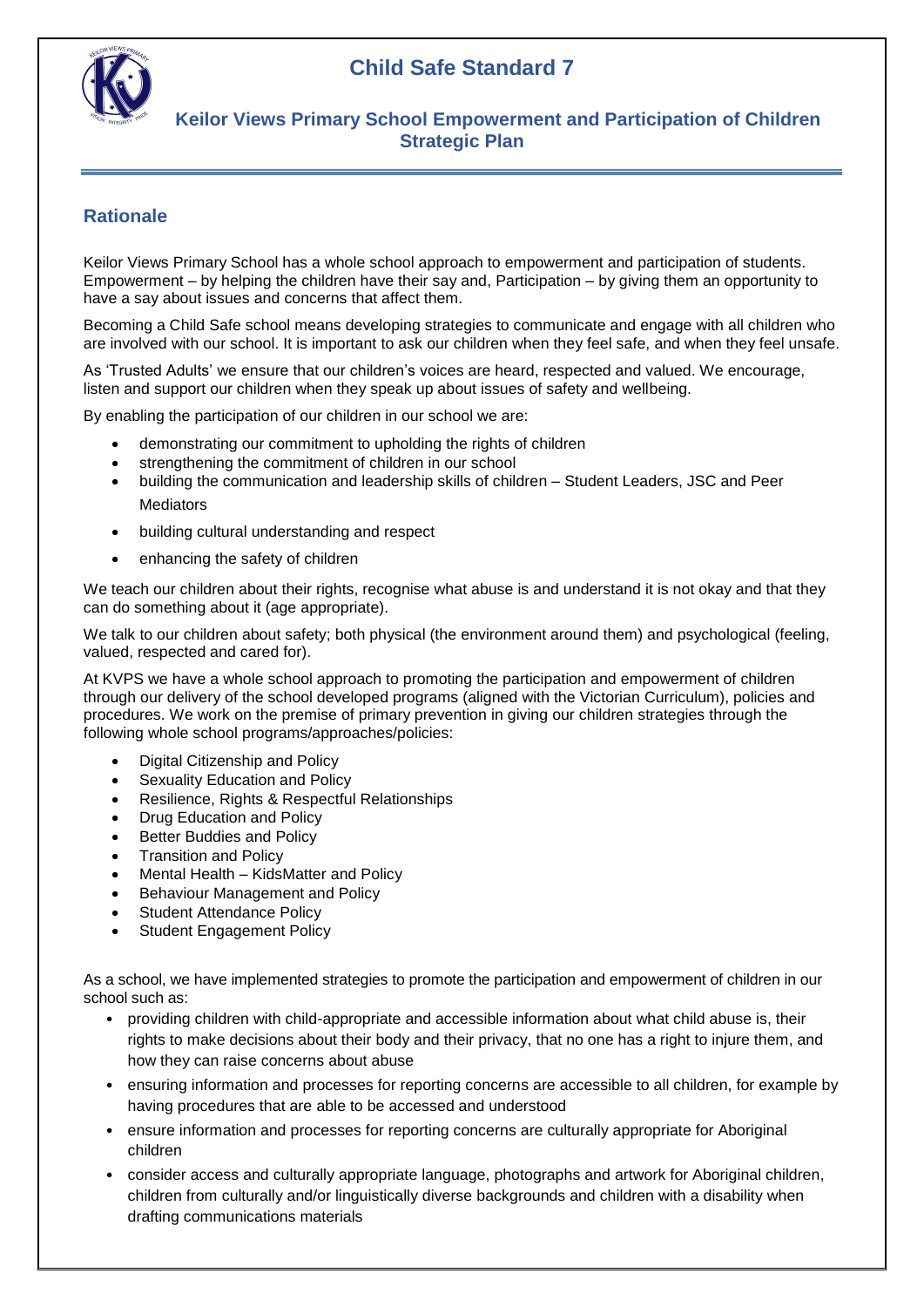



### **Keilor Views Primary School Empowerment and Participation of Children Strategic Plan**

- translating school organisational information such as School Newsletter into relevant community languages, including relevant Aboriginal languages when required
- gather feedback from children through surveys such as the Student Attitude to School Survey regarding their connectedness to peers, safety and wellbeing and implement improvements based on this feedback
- enable children to express their views and make suggestions on what child safety means to them,
- provide professional learning for staff on methods of empowering children and encouraging children's participation
- raising awareness in the community about children's rights, for example through staff conversations with families and communications such as websites and newsletters

KVPS prides itself on being a 'Visible Learning' school, where children are able to articulate what they are learning, how they know they will be successful, how well they are going and what their next steps are for learning. Students are involved in their education, engaging them in their learning and assessment. Students are empowered to learn by setting individual learning goals. These goals are developed, reviewed and monitored in collaboration with the classroom teacher and Educational Support Officer (where applicable). The goals are directed at their specific learning needs, to enable them to grow and improve.

Students refer to the six Effective Learner Qualities (ELQ) when engaged in learning tasks. These are as follows:

- Self-aware
- Determined
- Persist
- Use Feedback
- Reflect
- **Connect**

These ELQs are student-centred and were created with the whole school community. The ELQs are different from our school values, in that they are specific characteristics that help the students become more effective learner. The six ELQs are explicitly taught, are linked to lessons and recognised in student awards at Keilor Views.

The Visible Learning philosophy at Keilor Views Primary School allows every student to be empowered and to participate in their education. They are critically engaged in their learning, their progress and their next steps for learning.